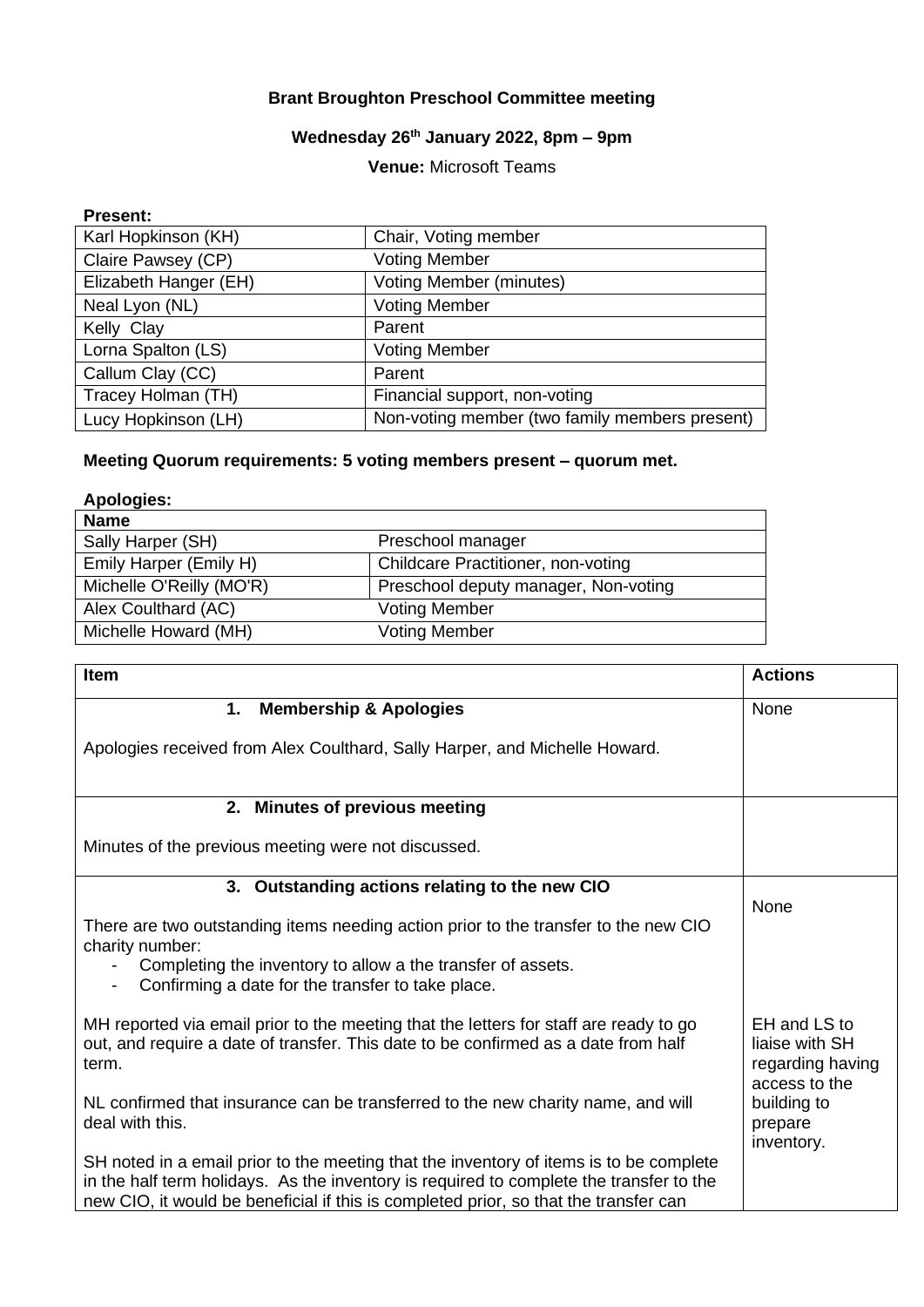happen over the half term holidays.

EH and LS agreed to liaise with Sally to find a time where they could complete the inventory, with Sally's input. This would be best after school time, perhaps on a day where afterschool club is quiet. This should be complete by Friday  $4<sup>th</sup>$  February to meet the timescale of transferring to the CIO over half term.

NL has started to prepare an inventory list – to be shared with EH and LS as a starting point.

Items suggested to be itemized include: uniform, laptops, tables and chairs, stationary, toys indoor/outdoor.

EH and LS to prepare a draft inventory and share with the committee prior to agreeing the asset total.

TH to scan previous bank accounts for any expenditure that could be items to include on the inventory.

Outstanding action: agree a date for the asset transfer.

### **4. Preschool Lease**

EH shared a briefing note prior to the meeting – see end of meeting minutes.

EH shared that LCC noted during the meeting that Julie Grindley (EYS at LCC) had full admiration and praise for the provision at Brant Broughton Preschool. She praised all the staff, especially working in a small space, which was being used to it's full advantage. She also praised the committee members for progressing to CIO status, and supporting the staff to provide such good provision.

Action: KH (chair) and EH (Secretary) to act as signatories on the lease. KH to send full name, address and tel to EH to include on the lease.

Action: Committee agreed that legal representation was not necessary, as the lease would be a replica of the current lease agreement, and the risk was low in comparison to the potential costs.

EH to continue on progressing the lease agreement with LCC, to be signed following change to CIO status.

There was a discussion about the issues raised by LCC at the meeting to review the lease. LCC have highlighted that buildings of this age have been known to become unusable in a very short period of time, without prior warning signs. Due to the age of the building, and risk of becoming redundant, it is unlikely that LCC will enter into a new lease agreement for a further 5 years at the end of this term, without action to renew or rebuild the premises.

Action: Following this report the committee have made the following decision:

- To ask LCC for advice on can undertake a full building survey, to give a professional view on the structure of the building. This should include giving advise on works to be undertaken over the short and long term to the building. EH to investigate this with Julie Grindley.
- To discuss the proposal to look at a feasibility study for renewing or rebuilding the premises in more detail at the next committee meeting.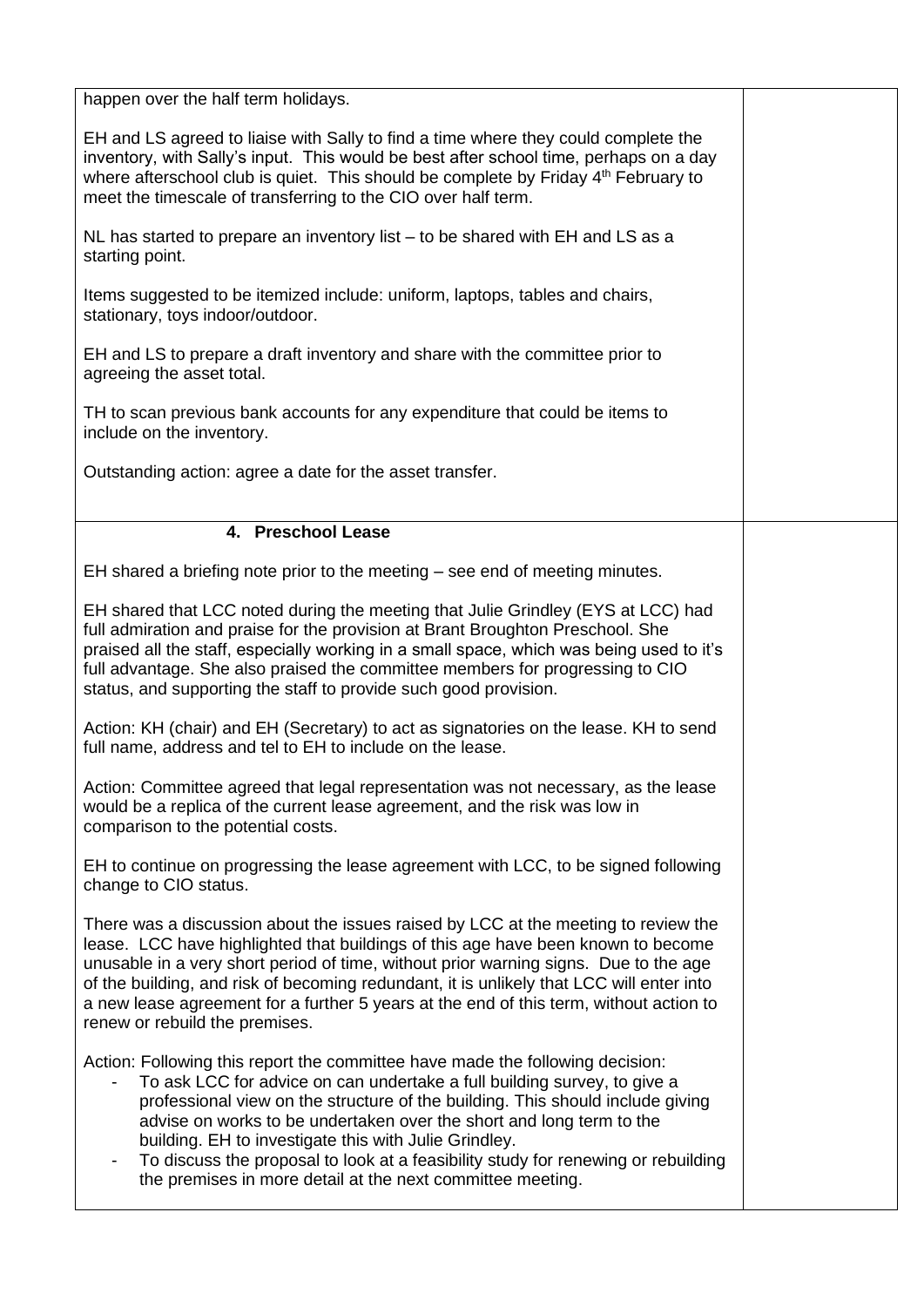| NL advised that some work on the premises and potential income streams was<br>undertaken in 2018, and can be built upon.                                                                                                                                                                                                                                                                                                                                                                                                                                                                                     |            |
|--------------------------------------------------------------------------------------------------------------------------------------------------------------------------------------------------------------------------------------------------------------------------------------------------------------------------------------------------------------------------------------------------------------------------------------------------------------------------------------------------------------------------------------------------------------------------------------------------------------|------------|
| Action: EH to report to JG that there are funds designated for redundancy and<br>removal of the building in the accounts, to the value of £9,200. These are set aside<br>in the preschool savings account.                                                                                                                                                                                                                                                                                                                                                                                                   |            |
| 5. Tracy Holman - sabbatical from financial duties                                                                                                                                                                                                                                                                                                                                                                                                                                                                                                                                                           |            |
| TH reported that she will be going travelling for 3 months, likely to be April to June<br>2022.                                                                                                                                                                                                                                                                                                                                                                                                                                                                                                              | <b>ALL</b> |
| The committee agreed that this is to be taken as a sabbatical from her duties at<br>preschool, and wished TH all the best on this fantastical opportunity. We will look<br>forward to welcoming her back into the role on her return.                                                                                                                                                                                                                                                                                                                                                                        |            |
| It was agreed that TH would prepare and plan for her trip as much as possible in<br>advance. There are three main strands to TH's work:<br>Payroll<br>$\overline{\phantom{a}}$<br>Invoicing<br>$\overline{\phantom{a}}$<br>Payments                                                                                                                                                                                                                                                                                                                                                                          |            |
| Depending on software being updated, TH can prepare the payroll in advance so<br>that staff are paid at the same time during her absence. The committee asked TH to<br>confirm a fair way with Preschool Staff on how to calculate additional hours during<br>this period. Committee recommended that TH use the previous 3 month average of<br>additional hours to work out a calculation, and pay all staff the average of their<br>additional hours over the 3 months she is absent. This would ensure they have basic<br>pay, and a payment for additional hours based on the previous 3 months average. |            |
| If there is any more additional hours worked over the period of TH absence, this will<br>be calculated and paid to staff on TH's return. SH to be consulted to confirm if there<br>is likely to be any other additional hours to take account of in TH's calculation for the<br>forward payroll. Any overpayment to staff using this method will be calculated and<br>taken off future payroll runs.                                                                                                                                                                                                         |            |
| Invoicing is currently completed termly – SH could do this, but it is a big undertaking.<br>TH can prepare this as much as possible, with the understanding that any additional<br>payments are either added by SH, or picked up with parents on TH return.                                                                                                                                                                                                                                                                                                                                                  |            |
| Payments of invoices can be made by SH, or if they can wait, by TH on return.                                                                                                                                                                                                                                                                                                                                                                                                                                                                                                                                |            |
| In cases of emergency that a staff payment does not go through on wages, or a<br>payment needs making urgently, SH has access to the bank to make these<br>payments. This should be done with the prior agreement of the Chairperson (KH).                                                                                                                                                                                                                                                                                                                                                                   |            |
| The committee agreed that due to the additional workload this may bring SH, she<br>has authorisation to use Beth (or other preschool staff) for additional hours to allow<br>her time to complete these tasks in the short term.                                                                                                                                                                                                                                                                                                                                                                             |            |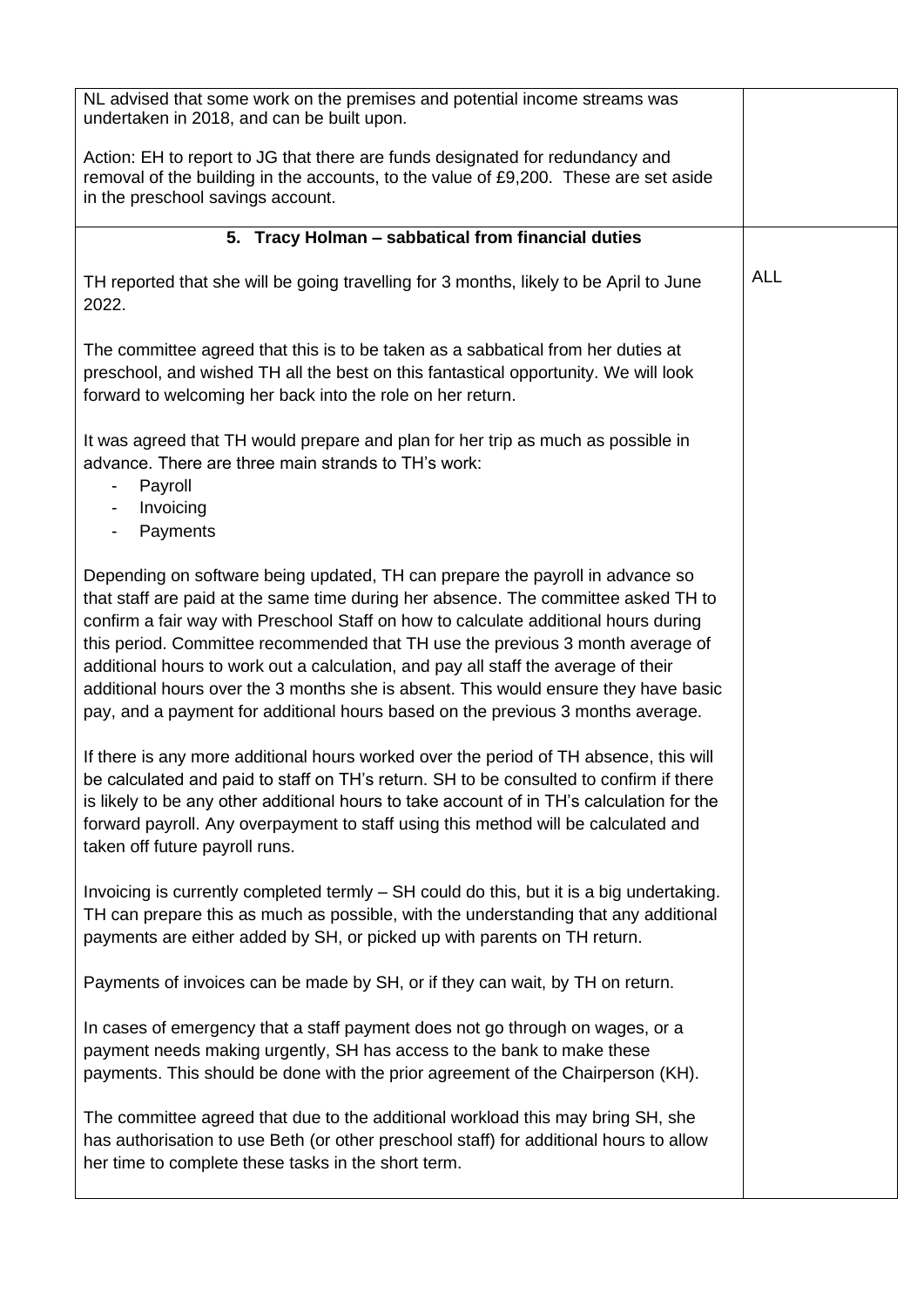**Chairman's Signature:** Date: Date: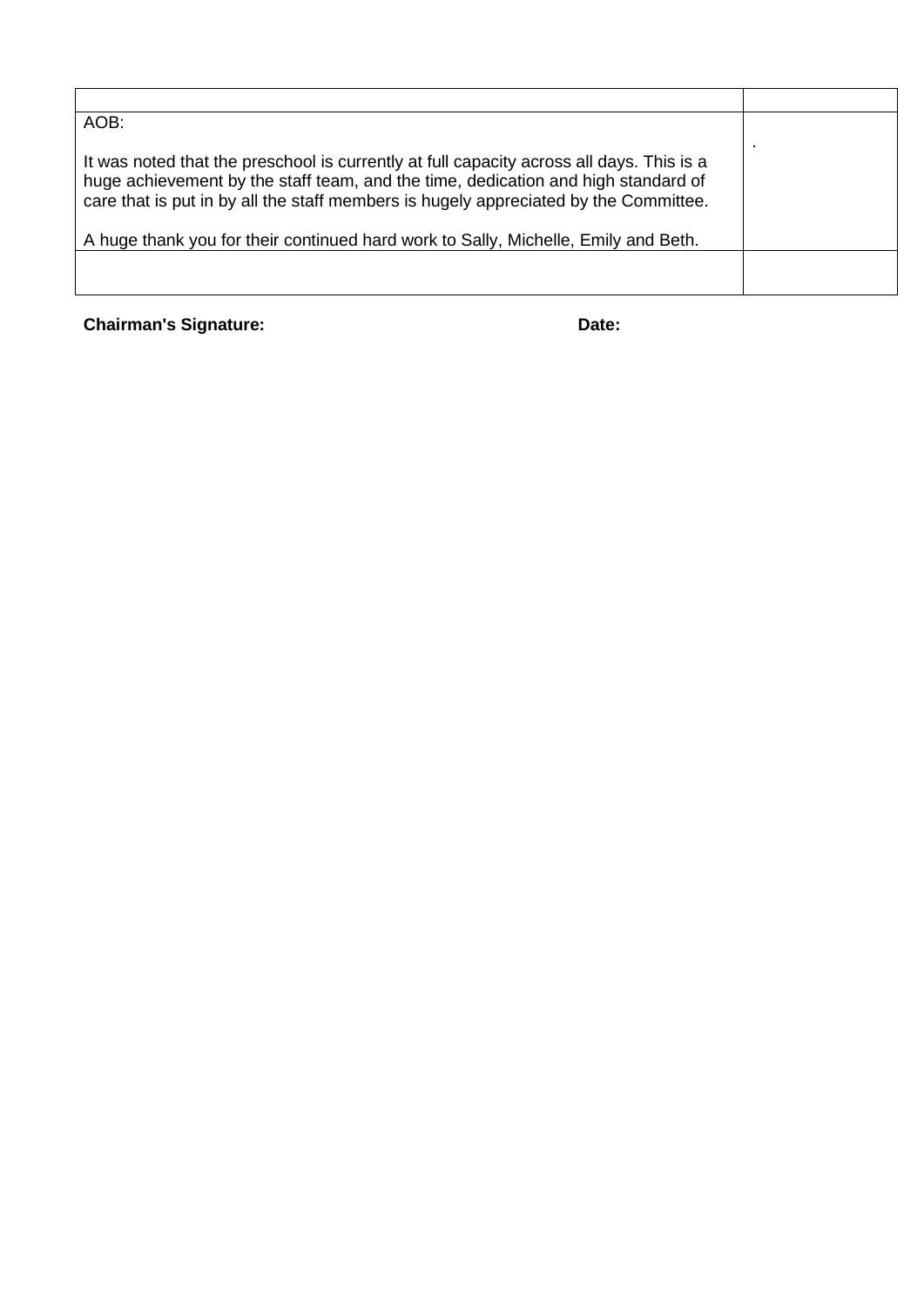#### **26th January 2022 – prepared by Elizabeth Hanger for Brant Broughton Preschool Committee meeting.**

### **Context**

The Brant Broughton Preschool have a lease for the land that the preschool is sited on, held with Lincolnshire County Council. The current lease has expired, and we are technically 'holding over' on the land. This needs to be resolved; however the County Council have agreed that the lease should be entered into by the new CIO charity, rather than the current unincorporated Charity.

Following successful renewal of the Planning Permission in November 2021, the lease now needs to be renewed. The lease will be for the same 5 year period as the planning permission (November 2026).

The school (Mrs Bedford) have been informed that the lease will be renewed by LCC. There has been no objection to this.

#### **Site Visit & lease renewal**

Elizabeth Hanger (BB Preschool) met with Julie Grindley (LCC) and James Marshall (Kier, acting on behalf of LCC) on Monday 6<sup>th</sup> December at the preschool site, followed by a meeting at Elizabeth's home. We met Sally Harper at the site, and Sally discussed any works undertaken (roof repairs, canopy, removal of stairs at rear of site) with Julie and James.

At the meeting, Julie confirmed that LCC are happy to enter into a further lease agreement with the Preschool for a period of 5 years, at £500 per year (current rent amount).

EYCC will pick up the LCC legal fees, this is on the basis that there is no protraction that means the costs go over the expected amount usually around £1600 give or take.

The Preschool will be responsible for our own legal costs. As the lease is under 7 yrs. in length it won't need registering with the land registration.

Although there were no major concerns about the building currently, Julie explained that mobile units are becoming less desirable to the Local Authority and stronger advised the Committee to have a plan in place for the replacement/refurbishment of the building. It was advised that planning permission/lease for a further 5 years in Nov 26 would be unlikely to be granted without extensive work/replacement of the current premises.

### **Decisions/discussion for the Preschool Committee**

- For the lease, we need to provide the names ,addresses and tel nos of 2 x signatory trustees for the lease on behalf of the charity. Committee to agree who will sign the lease.
- Decide whether we want to appoint a solicitor. When asked whether settings usually have a solicitor, the response was that 'some do, some don't'. The lease is a replica of the previous version, and therefore the risk is low. Not appointing a solicitor is the quicker and more cost effect option, and is the option taken by 'most regular tenants'.
- Discuss development of an long term plan to rebuild/renovate the existing building. This will require some technical assistance, and understanding of the land available. If the building is replaced, legally it will require a separate baby room and staff room facilities. Recommended that a action plan with timescales and resource is developed, to enable the preschool to start saving funds towards this work, and be in a position to secure funding from LCC or other funders should it become available. Feasibility study into options to be undertaken/commissioned?
- Julie picked up that the accounts did not show reserve funds in a separate restricted account. I informed her that they were, but this needs to be shown on future accounts.